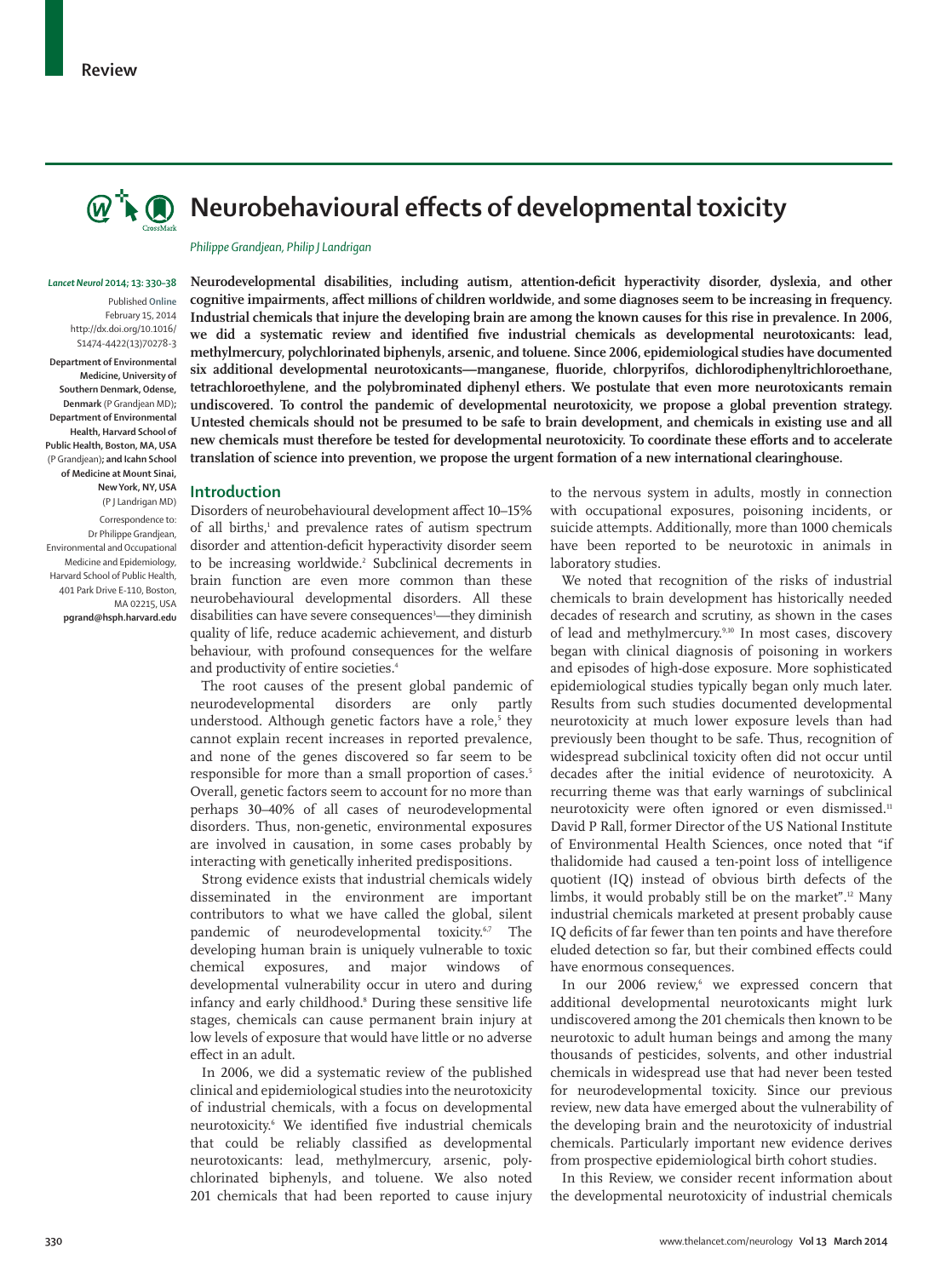to update our previous report.6 Additionally, we propose strategies to counter this pandemic and to prevent the spread of neurological disease and disability in children worldwide.

## **Unique vulnerability of the developing brain**

The fetus is not well protected against industrial chemicals. The placenta does not block the passage of many environmental toxicants from the maternal to the fetal circulation,<sup>13</sup> and more than 200 foreign chemicals have been detected in umbilical cord blood.<sup>14</sup> Additionally, many environmental chemicals are transferred to the infant through human breastmilk.13 During fetal life and early infancy, the blood–brain barrier provides only partial protection against the entry of chemicals into the CNS.15

Moreover, the developing human brain is exceptionally sensitive to injury caused by toxic chemicals,<sup>6</sup> and several developmental processes have been shown to be highly vulnerable to chemical toxicity. For example, in-vitro studies suggest that neural stem cells are very sensitive to neurotoxic substances such as methylmercury.16 Some pesticides inhibit cholinesterase function in the developing brain,<sup>17</sup> thereby affecting the crucial regulatory role of acetylcholine before synapse formation.<sup>18</sup> Early-life epigenetic changes are also known to affect subsequent gene expression in the brain.19 In summary, industrial chemicals known or suspected to be neurotoxic to adults are also likely to present risks to the developing brain.

Figure 1 shows the unique vulnerability of the brain during early life and indicates how developmental exposures to toxic chemicals are particularly likely to lead to functional deficits and disease later in life.

## **New fi ndings about known hazards**

Recent research on well-documented neurotoxicants has generated important new insights into the neurodevelopmental consequences of early exposures to these industrial chemicals.

Joint analyses that gathered data for lead-associated IQ deficits from seven international studies $20,21$  support the conclusion that no safe level of exposure to lead exists.<sup>22</sup> Cognitive deficits in adults who had previously shown lead-associated developmental delays at school age suggest that the effects of lead neurotoxicity are probably permanent.23 Brain imaging of young adults who had raised lead concentrations in their blood during childhood showed exposure-related decreases in brain volume.24 Lead exposure in early childhood is associated with reduced school performance<sup>25</sup> and with delinquent behaviour later in life.<sup>26,27</sup>

Developmental neurotoxicity due to methylmercury occurs at much lower exposures than the concentrations that affect adult brain function.<sup>28</sup> Deficits at 7 years of age that were linked to low-level prenatal exposures to methylmercury were still detectable at the age of 14 years.29 Some common genetic polymorphisms seem to increase the vulnerability of the developing brain to methylmercury toxicity.30 Functional MRI scans of people exposed prenatally to excess amounts of methylmercury showed abnormally expanded activation of brain regions in response to sensory stimulation and motor tasks (figure  $2$ ).<sup>31</sup> Because some adverse effects might be counterbalanced by essential fatty acids from seafood, statistical adjustment for maternal diet during pregnancy results in stronger methylmercury effects.<sup>32,33</sup>

Prenatal and early postnatal exposures to inorganic arsenic from drinking water are associated with cognitive deficits that are apparent at school age. $34,35$  Infants who survived the Morinaga milk arsenic poisoning incident had highly raised risks of neurological disease during adult life.<sup>36</sup>

The developmental neurotoxicity of polychlorinated biphenyls has been consolidated and strengthened by recent findings.<sup>37</sup> Although little new information has been published about the developmental neurotoxicity of toluene, much has been learned about the developmental neurotoxicity of another common solvent, ethanol, through research on fetal alcohol exposure. Maternal consumption of alcohol during pregnancy, even in very small quantities, has been linked to a range of neurobehavioural adverse effects in offspring, including reduced IQ, impaired executive function and social judgment, delinquent behaviour, seizures, other neurological signs, and sensory problems.<sup>38</sup>

## **Newly recognised developmental neurotoxicants**

Prospective epidemiological birth cohort studies make it possible to measure maternal or fetal exposures in real time during pregnancy as these exposures actually occur, thus generating unbiased information about the degree and timing of prenatal exposures. Children in these prospective studies are followed longitudinally and assessed with age-appropriate tests to show delayed or deranged neurobehavioural development. These powerful epidemiological methods have enabled the discovery of additional developmental neurotoxicants.



**Figure 1:** Effect of neurotoxicants during early brain development

Exposures in early life to neurotoxic chemicals can cause a wide range of adverse effects on brain development and maturation that can manifest as functional impairments or disease at any point in the human lifespan, from early infancy to very old age.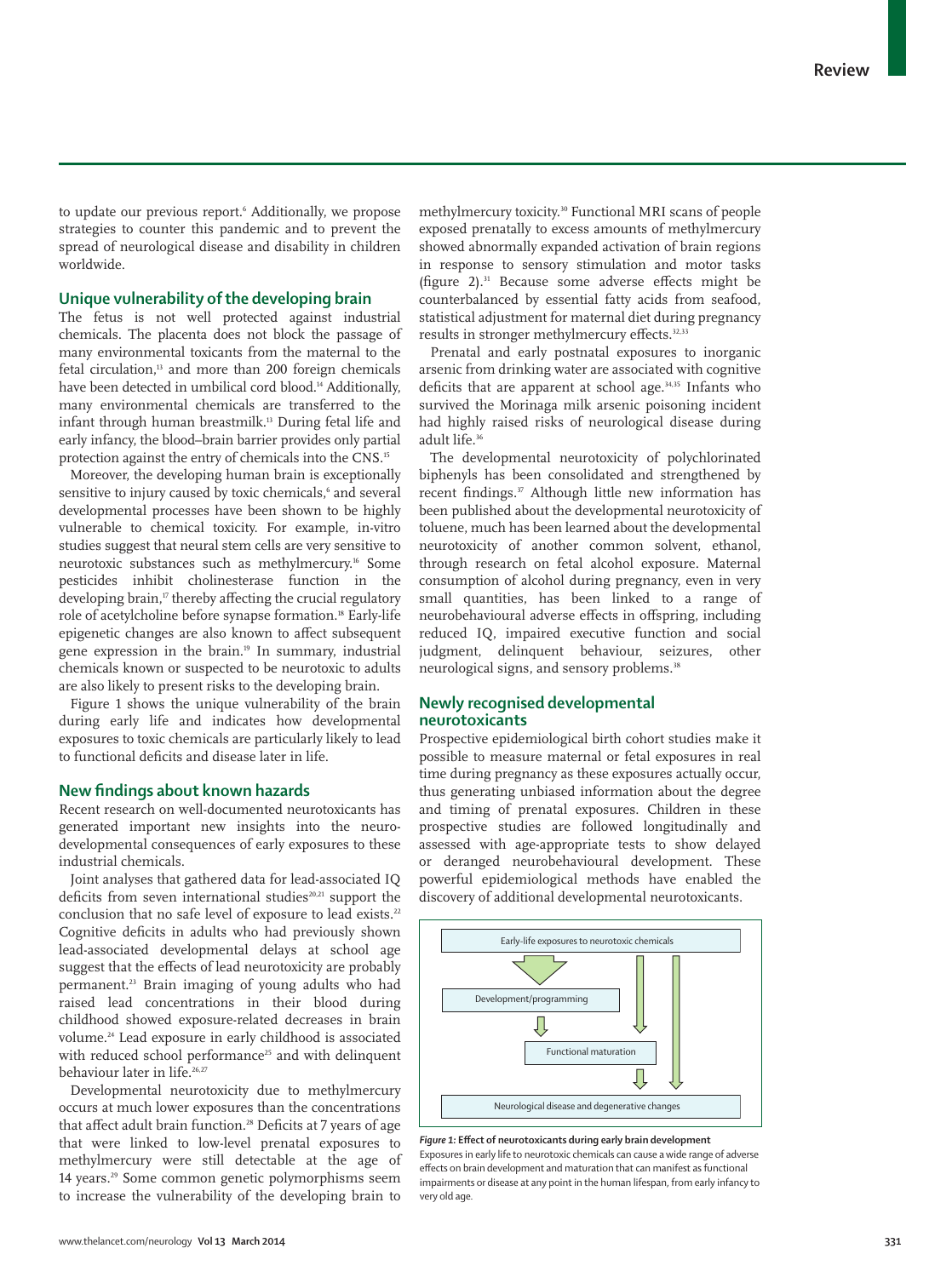

*Figure 2:* **Functional MRI scans show abnormal activation in the brain**

Average activation during finger tapping with the left hand in three adolescents with increased prenatal methylmercury exposure (A) and three control adolescents (B). The control participants activate the premotor and motor cortices on the right, whereas participants exposed to methylmercury activate these areas bilaterally.31

> Cross-sectional data from Bangladesh show that exposure to manganese from drinking water is associated with reduced mathematics achievement scores in school children.39 A study in Quebec, Canada, showed a strong correlation between manganese concentrations in hair and hyperactivity.<sup>40</sup> School-aged children living near manganese mining and processing facilities have shown associations between airborne manganese concentrations and diminished intellectual function<sup>41</sup> and with impaired motor skills and reduced olfactory function.<sup>42</sup> These results are supported by experimental findings in mice.<sup>43</sup>

A meta-analysis of 27 cross-sectional studies of children exposed to fluoride in drinking water, mainly from China, suggests an average IQ decrement of about seven points in children exposed to raised fluoride concentrations.<sup>44</sup> Confounding from other substances seemed unlikely in most of these studies. Further characterisation of the dose–response association would be desirable.

The occupational health literature<sup>45</sup> suggests that solvents can act as neurotoxicants, but the identification of individual responsible compounds is hampered by the complexity of exposures. In a French cohort study of 3000 children, investigators linked maternal occupational solvent exposure during pregnancy to deficits in behavioural assessment at 2 years of age.<sup>46</sup> The data showed dose-related increased risks for hyperactivity and aggressive behaviour. One in every five mothers in this cohort reported solvent exposures in common jobs, such as nurse or other hospital employee, chemist, cleaner, hairdresser, and beautician. In Massachusetts, USA, follow-up of a well-defined population with prenatal and early childhood exposure to the solvent tetrachloroethylene (also called perchlorethylene) in drinking water showed a tendency towards deficient neurological function and increased risk of psychiatric diagnoses.<sup>47</sup>

Acute pesticide poisoning occurs frequently in children worldwide, and subclinical pesticide toxicity is also widespread. Clinical data suggest that acute pesticide poisoning during childhood might lead to lasting neurobehavioural deficits.<sup>48,49</sup> Highly toxic and bioaccumulative pesticides are now banned in high-income nations, but are still used in many low-income and middleincome countries. In particular, the organochlorine compounds dichlorodiphenyltrichloroethane (DDT), its metabolite dichlorodiphenyldichloroethylene (DDE), and chlordecone (Kepone), tend to be highly persistent and remain widespread in the environment and in people's bodies in high-use regions. Recent studies have shown inverse correlations between serum concentrations of DDT or DDE (which indicate accumulated exposures), and neurodevelopmental performance.<sup>50,51</sup>

Organophosphate pesticides are eliminated from the human body much more rapidly than are organochlorines, and exposure assessment is therefore inherently less precise. Nonetheless, three prospective epidemiological birth cohort studies provide new evidence that prenatal exposure to organophosphate pesticides can cause developmental neurotoxicity. In these studies, prenatal organophosphate exposure was assessed by measurement of maternal urinary excretion of pesticide metabolites during pregnancy. Dose-related correlations were recorded between maternal exposures to chlorpyrifos or other organophosphates and small head circumference at birth—which is an indication of slowed brain growth in utero—and with neurobehavioural deficits that have persisted to at least 7 years of age.52–54 In a subgroup study, MRI of the brain showed that prenatal chlorpyrifos exposure was associated with structural abnormalities that included thinning of the cerebral cortex.<sup>55</sup>

Herbicides and fungicides might also have neurotoxic potential.<sup>56</sup> Propoxur,<sup>57</sup> a carbamate pesticide, and permethrine,<sup>58</sup> a member of the pyrethroid class of pesticides, have recently been linked to neurodevelopmental deficits in children.

The group of compounds known as polybrominated diphenyl ethers (PBDEs) are widely used as flame retardants and are structurally very similar to the polychlorinated biphenyls. Experimental evidence now suggests that the PBDEs might also be neurotoxic.<sup>59</sup> Epidemiological studies in Europe and the USA have shown neurodevelopmental deficits in children with increased prenatal exposures to these compounds. $60-62$ Thus, the PBDEs should be regarded as hazards to human neurobehavioural development, although attribution of relative toxic potentials to individual PBDE congeners is not yet possible.

# **Other suspected developmental neurotoxicants**

A serious difficulty that complicates many epidemiological studies of neurodevelopmental toxicity in children is the problem of mixed exposures. Most populations are exposed to more than one neurotoxicant at a time, and yet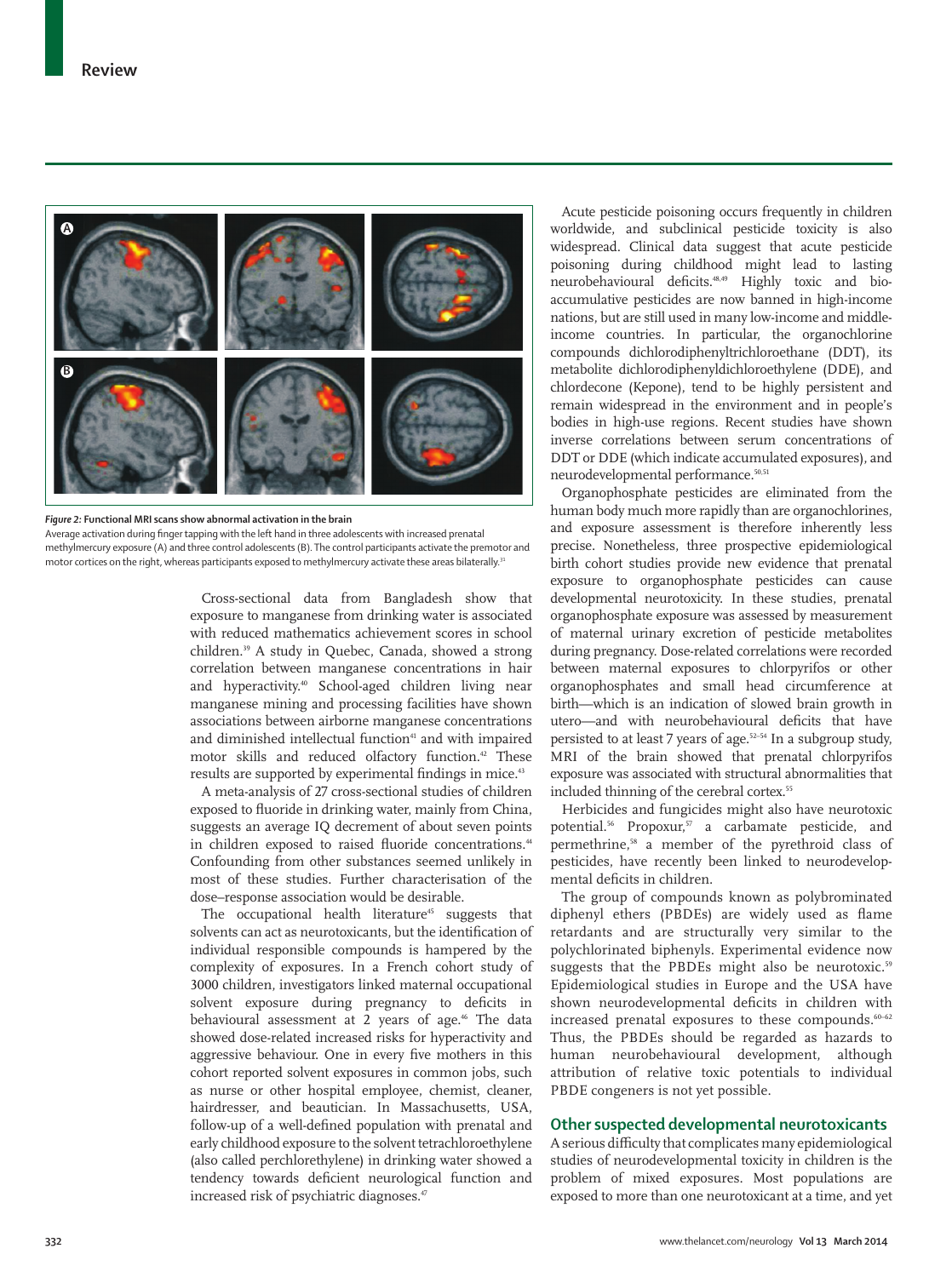most studies have only a finite amount of power and precision in exposure assessment to discern the possible effects of even single neurotoxicants. A further problem in many epidemiological studies of non-persistent toxicants is that imprecise assessment of exposure tends to obscure associations that might actually be present.<sup>63</sup> Guidance from experimental neurotoxicity studies is therefore crucial. In the assessment of potential developmental neurotoxicants, we have used a strength of evidence approach similar to that used by the International Agency for Research on Cancer for assessing epidemiological and experimental studies.

Phthalates and bisphenol A are added to many different types of plastics, cosmetics, and other consumer products. Since they are eliminated rapidly in urine, exposure assessment is complicated, and such imprecision might lead to underestimation of the true risk of neurotoxicity. The best-documented effects of early-life exposure to phthalates are the consequence of disruption of endocrine signalling.<sup>64</sup> Thus, prenatal exposures to phthalates have been linked to both neurodevelopmental deficits and to behavioural abnormalities characterised by shortened attention span and impaired social interactions.<sup>65</sup> The neurobehavioural toxicity of these compounds seems to affect mainly boys and could therefore relate to endocrine disruption in the developing brain.<sup>66</sup> In regard to bisphenol A, a prospective study showed that point estimates of exposure during gestation were linked to abnormalities in behaviour and executive function in children at 3 years of age.<sup>67</sup>

Exposure to air pollution can cause neurodevelopmental delays and disorders of behavioural functions.<sup>68,69</sup> Of the individual components of air pollution, carbon monoxide is a well-documented neurotoxicant, and indoor exposure to this substance has now been linked to deficient neurobehavioural performance in children.70 Less clear is the reported contribution of nitrogen oxides to neurodevelopmental deficits, $71$  since these compounds often co-occur with carbon monoxide as part of complex emissions. Tobacco smoke is a complex mixture of hundreds of chemical compounds and is now a welldocumented cause of developmental neurotoxicity.<sup>72</sup> Infants exposed prenatally to polycyclic aromatic hydrocarbons from traffic exhausts at 5 years of age showed greater cognitive impairment and lower IQ than those exposed to lower levels of these compounds.<sup>68</sup>

Perfluorinated compounds, such as perfluorooctanoic acid and perfluorooctane sulphonate, are highly persistent in the environment and in the human body, and seem to be neurotoxic.73 Emerging epidemiological evidence suggests that these compounds might indeed impede neurobehavioural development.<sup>74</sup>

# **Developmental neurotoxicity and clinical neurology**

Exposures in early life to developmental neurotoxicants are now being linked to specific clinical syndromes in children. For example, an increased risk of attentiondeficit hyperactivity disorder has been linked to prenatal exposures to manganese, organophosphates,<sup>75</sup> and phthalates.76 Phthalates have also been linked to behaviours that resemble components of autism spectrum disorder. $\pi$  Prenatal exposure to automotive air pollution in California, USA, has been linked to an increased risk for autism spectrum disorder.<sup>78</sup>

The persistent decrements in intelligence documented in children, adolescents, and young adults exposed in early life to neurotoxicants could presage the development of neurodegenerative disease later in life. Thus, accumulated exposure to lead is associated with cognitive decline in the elderly.79 Manganese exposure may lead to parkinsonism, and experimental studies have reported Parkinson's disease as a result of developmental exposures to the insecticide rotenone, the herbicides paraquat and maneb, and the solvent trichloroethylene.<sup>80</sup> Any environmental exposure that increases the risk of neurodegenerative disorders in later life (figure 1) requires urgent investigation as the world's population continues to age.<sup>81</sup>

#### **The expanding complement of neurotoxicants**

In our 2006 review,<sup>6</sup> we expressed concern that additional developmental neurotoxicants might lie undiscovered in the 201 chemicals that were then known to be neurotoxic to human adults, in the roughly 1000 chemicals known to be neurotoxic in animal species, and in the many thousands of industrial chemicals and pesticides that have never been tested for neurotoxicity. Exposure to neurotoxic chemicals is not rare, since almost half of the 201 known human neurotoxicants are regarded as high production volume chemicals.

Our updated literature review shows that since 2006 the list of recognised human neurotoxicants has expanded by 12 chemicals, from 202 (including ethanol) to 214 (table 1 and appendix)—that is, by about two substances per year. See **Online** for appendixMany of these chemicals are widely used and disseminated extensively in the global environment. Of the newly identified neurodevelopmental toxicants, pesticides constitute the largest group, as was already the case in

|                                   | <b>Number</b><br>known in<br>2006 | <b>Number</b><br>known in<br>2013 | Identified since 2006                                                                                                                                                                                                            |
|-----------------------------------|-----------------------------------|-----------------------------------|----------------------------------------------------------------------------------------------------------------------------------------------------------------------------------------------------------------------------------|
| Metals and inorganic<br>compounds | 25                                | 26                                | Hydrogen phosphide <sup>82</sup>                                                                                                                                                                                                 |
| Organic solvents                  | $39*$                             | 40                                | Ethyl chloride <sup>83</sup>                                                                                                                                                                                                     |
| Pesticides                        | 92                                | 101                               | Acetamiprid, 84 amitraz, 85 avermectin, 86 emamectin, 87<br>fipronil (Termidor), <sup>88</sup> qlyphosate, <sup>89</sup> hexaconazole, <sup>90</sup><br>imidacloprid, <sup>91</sup> tetramethylenedisulfotetramine <sup>92</sup> |
| Other organic compounds           | 46                                | 47                                | 1,3-butadiene <sup>93</sup>                                                                                                                                                                                                      |
| Total                             | $202*$                            | 214                               | 12 new substances                                                                                                                                                                                                                |
| *Including ethanol.               |                                   |                                   |                                                                                                                                                                                                                                  |
| according to chemical group       |                                   |                                   | Table 1: Industrial chemicals known to be toxic to the human nervous system in 2006 and 2013,                                                                                                                                    |

www.thelancet.com/neurology Vol 13 March 2014 3333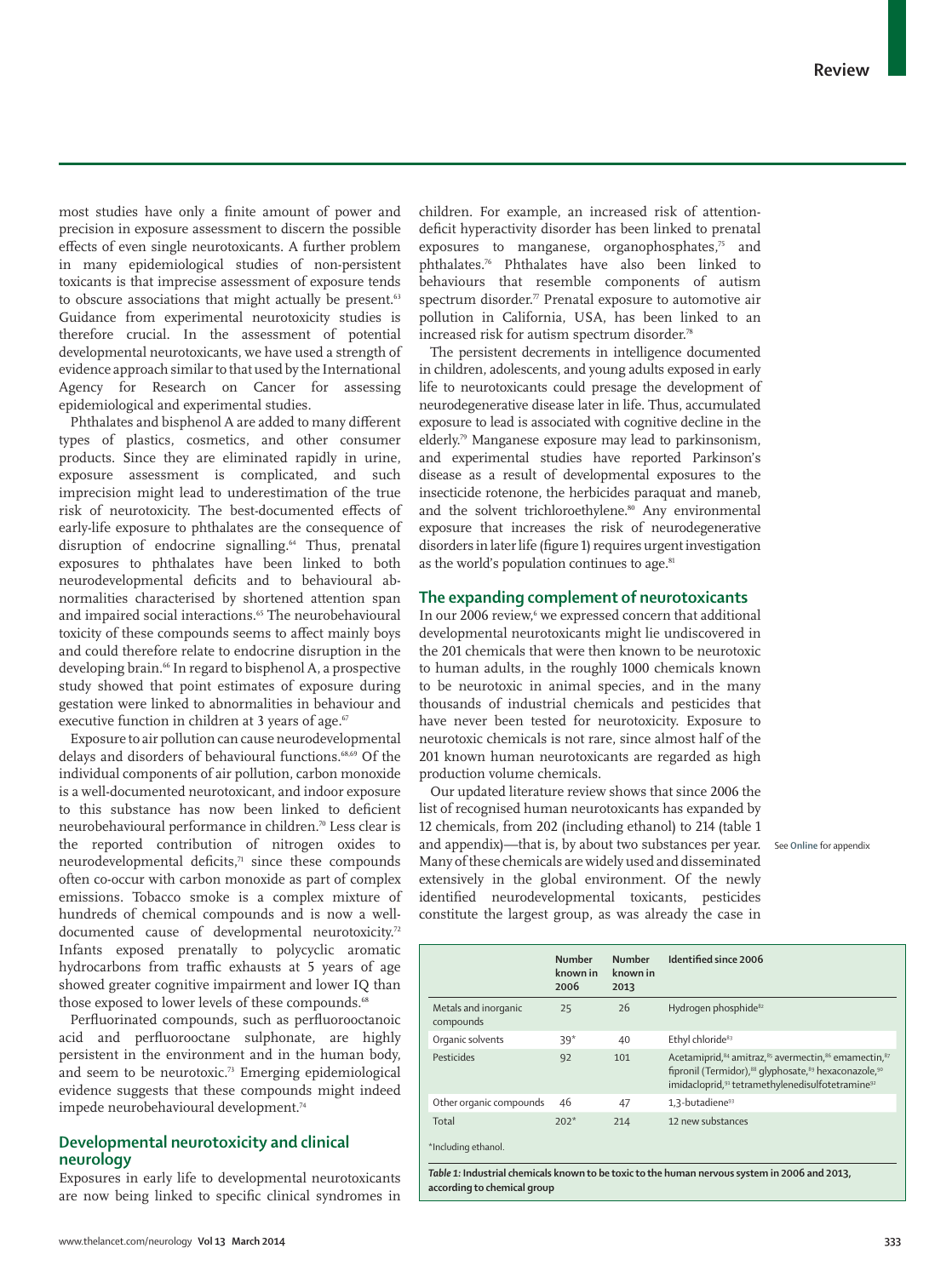|                                | Known in 2006                                             | Newly identified           |
|--------------------------------|-----------------------------------------------------------|----------------------------|
| Metals and inorganic compounds | Arsenic and arsenic compounds,<br>lead, and methylmercury | Fluoride and manganese     |
| Organic solvents               | (Ethanol) toluene                                         | Tetrachloroethylene        |
| Pesticides                     | None                                                      | Chlorpyrifos and DDT/DDE   |
| Other organic compounds        | Polychlorinated biphenyls                                 | Brominated diphenyl ethers |
| Total                          | $6*$                                                      | 6                          |

DDT=dichlorodiphenyltrichloroethane. DDE=dichlorodiphenyldichloroethylene. \*Including ethanol.

*Table 2:* **Industrial chemicals known to cause developmental neurotoxicity in human beings in 2006 and 2013, according to chemical group**

|                                                                                                                                                                                                | Number of IQ points lost |  |  |  |
|------------------------------------------------------------------------------------------------------------------------------------------------------------------------------------------------|--------------------------|--|--|--|
| Major medical and neurodevelopmental disorders                                                                                                                                                 |                          |  |  |  |
| Preterm hirth                                                                                                                                                                                  | 34031025                 |  |  |  |
| Autism spectrum disorders                                                                                                                                                                      | 7109899                  |  |  |  |
| Paediatric bipolar disorder                                                                                                                                                                    | 8164080                  |  |  |  |
| Attention-deficit hyperactivity disorder                                                                                                                                                       | 16799400                 |  |  |  |
| Postnatal traumatic brain injury                                                                                                                                                               | 5827300                  |  |  |  |
| Environmental chemical exposures                                                                                                                                                               |                          |  |  |  |
| hea l                                                                                                                                                                                          | 22 947 450               |  |  |  |
| Methylmercury                                                                                                                                                                                  | 1590000*                 |  |  |  |
| Organophosphate pesticides                                                                                                                                                                     | 16899488                 |  |  |  |
| Other neurotoxicants                                                                                                                                                                           | <b>Unknown</b>           |  |  |  |
| IQ=intelligence quotient. Data from from Bellinger. <sup>94</sup> *From Grandjean and<br>colleagues. <sup>95</sup>                                                                             |                          |  |  |  |
| Table 3: Total losses of IQ points in US children 0-5 years of age<br>associated with major risk factors, including developmental exposure<br>to industrial chemicals that cause neurotoxicity |                          |  |  |  |

2006. In the same 7-year period, the number of known developmental neurotoxicants has doubled from six to 12 (table 2). Although the pace of scientific discovery of new neurodevelopmental hazards is more rapid today than in the past, it is still slower than the identification of adult neurotoxicants.

The gap that exists between the number of substances known to be toxic to the adult brain and the smaller number known to be toxic to the much more vulnerable developing brain is unlikely to close in the near future. This discrepancy is attributable to the fact that toxicity to the adult brain is usually discovered as a result of acute poisoning incidents, typically with a clear and immediate association between causative exposure and adverse effects, as occurs for workplace exposures or suicide attempts. By contrast, the recognition of developmental neurotoxicity relies on two sets of evidence collected at two different points in time: exposure data (often obtained from the mother during pregnancy), and data for the child's postnatal neurobehavioural development (often obtained 5–10 years later). Because brain functions develop sequentially, the full effects of early neurotoxic damage might not become apparent until school age or beyond. The most reliable evidence of developmental neurotoxicity is obtained through prospective studies that include real-time recording of information about exposure in early life followed by serial clinical assessments of the child. Such research is inherently slow and is hampered by the difficulty of reliable assessment of exposures to individual toxicants in complex mixtures.

### **Consequences of developmental neurotoxicity**

Developmental neurotoxicity causes brain damage that is too often untreatable and frequently permanent. The consequence of such brain damage is impaired CNS function that lasts a lifetime and might result in reduced intelligence, as expressed in terms of lost IQ points, or disruption in behaviour. A recent study compared the estimated total IQ losses from major paediatric causes and showed that the magnitude of losses attributable to lead, pesticides, and other neurotoxicants was in the same range as, or even greater than, the losses associated with medical events such as preterm birth, traumatic brain injury, brain tumours, and congenital heart disease (table 3).<sup>94</sup>

Loss of cognitive skills reduces children's academic and economic attainments and has substantial long-term economic effects on societies.<sup>4</sup> Thus, each loss of one IQ point has been estimated to decrease average lifetime earnings capacity by about €12 000 or US\$18 000 in 2008 currencies.96 The most recent estimates from the USA indicate that the annual costs of childhood lead poisoning are about US\$50 billion and that the annual costs of methylmercury toxicity are roughly US\$5 billion. $^{\mathrm{y}}$  In the European Union, methylmercury exposure is estimated to cause a loss of about 600 000 IQ points every year, corresponding to an annual economic loss of close to €10 billion. In France alone, lead exposure is associated with IQ losses that correspond to annual costs that might exceed €20 billion.<sup>98</sup> Since IQ losses represent only one aspect of developmental neurotoxicity, the total costs are surely even higher.

Evidence from worldwide sources indicates that average national IQ scores are associated with gross domestic product (GDP)—a correlation that might be causal in both directions.<sup>99</sup> Thus, poverty can cause low IQ, but the opposite is also true. In view of the widespread exposures to lead, pesticides, and other neurotoxicants in developing countries, where chemical controls might be ineffective compared with those in more developed countries,100,101 developmental exposures to industrial chemicals could contribute substantially to the recorded correlation between IQ and GDP. If this theory is true, developing countries could take decades to emerge from poverty. Consequently, pollution abatement might then be delayed, and a vicious circle can result.

The antisocial behaviour, criminal behaviour, violence, and substance abuse that seem to result from early-life exposures to some neurotoxic chemicals result in increased needs for special educational services, institutionalisation, and even incarceration. In the USA, the murder rate fell sharply 20 years after the removal of lead from petrol,<sup>102</sup> a finding consistent with the idea that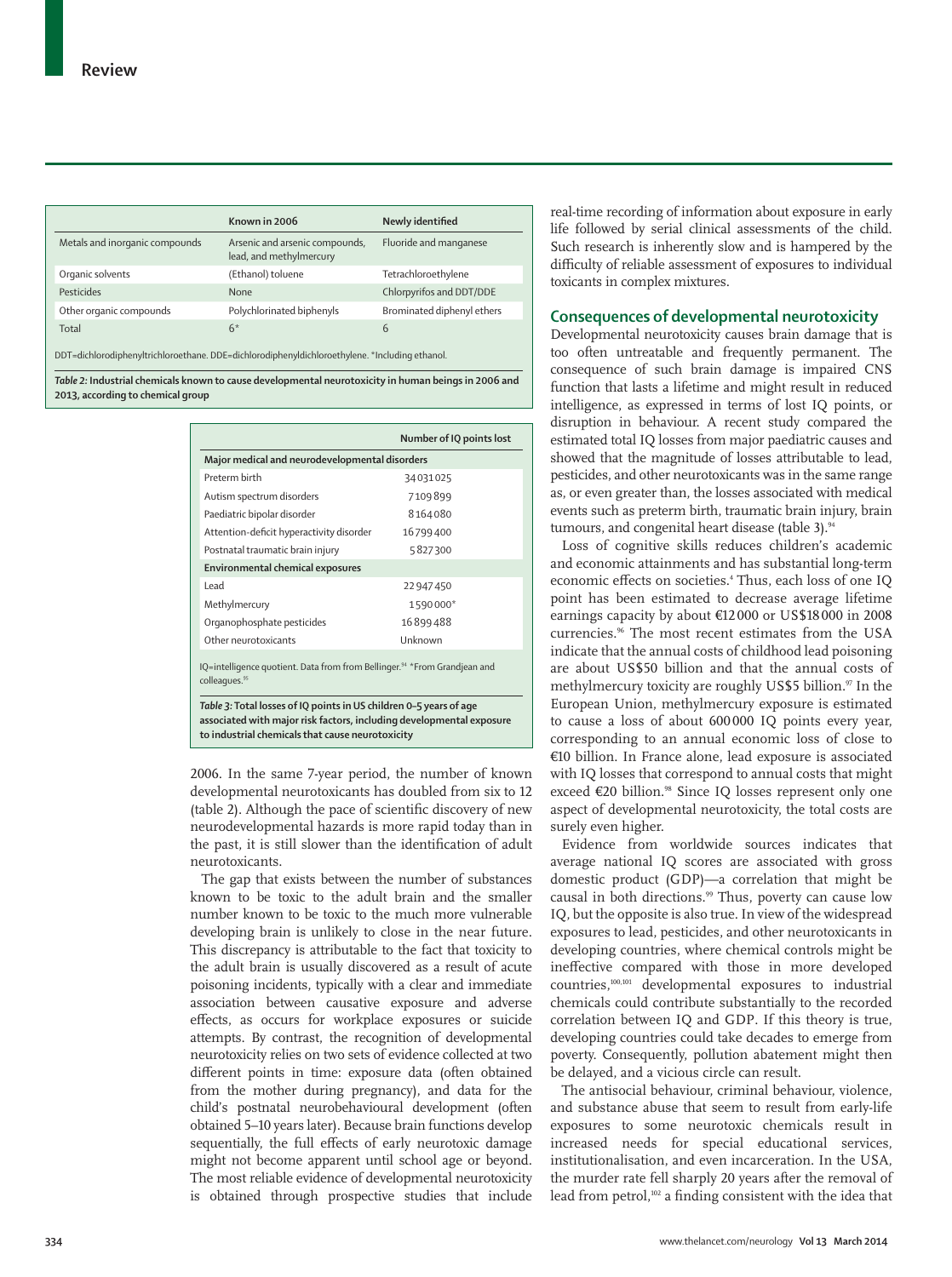exposure to lead in early life is a powerful determinant of behaviour decades later. Although poorly quantified, such behavioural and social consequences of neurodevelopmental toxicity are potentially very costly.<sup>76</sup>

Prevention of developmental neurotoxicity caused by industrial chemicals is highly cost effective. A study that quantified the gains resulting from the phase-out of lead additives from petrol reported that in the USA alone, the introduction of lead-free petrol has generated an economic benefit of \$200 billion in each annual birth cohort since  $1980$ ,<sup>103</sup> an aggregate benefit in the past 30 years of over \$3 trillion. This success has since been repeated in more than 150 countries, resulting in vast additional savings. Every US\$1 spent to reduce lead hazards is estimated to produce a benefit of US\$17-220, which represents a costbenefit ratio that is even better than that for vaccines.<sup>4</sup> Furthermore, the costs associated with the late-life consequences of developmental neurotoxicity are enormous, and the benefits from prevention of degenerative brain disorders could be very substantial.

## **New methods to identify developmental neurotoxicants**

New toxicological methods now allow a rational strategy for the identification of developmental neurotoxicants based on a multidisciplinary approach.<sup>104</sup> A new guideline has been approved as a standardised approach for the identification of developmental neurotoxicants.<sup>105</sup> However, completion of such tests is expensive and requires the use of many laboratory animals, and reliance on mammals for chemicals testing purposes needs to be reduced.106 US governmental agencies have established the National Center for Computational Toxicology and an initiative the Tox 21 Program—to promote the evolution of toxicology from a mainly observational science to a predominantly predictive science.107

In-vitro methods have now reached a level of predictive validity that means they can be applied to neurotoxicity testing.108 Some of these tests are based on neural stem cells. Although these cell systems do not have a blood– brain barrier and particular metabolising enzymes, these approaches are highly promising. As a further option, data for protein links and protein–protein interactions can now be used to explore potential neurotoxicity in silico,<sup>109</sup> thus showing that existing computational methods might predict potential toxic effects.<sup>110</sup>

In summary, use of the whole range of approaches along with clinical and epidemiological evidence, when available, should enable the integration of information for use in at least a tentative risk assessment. With these methods, we anticipate that the pace of scientific discovery in developmental neurotoxicology will accelerate further in the years ahead.

# **Conclusions and recommendations**

The updated findings presented in this Review confirm and extend our 2006 conclusions.6 During the 7 years since our previous report, the number of industrial chemicals recognised to be developmental neurotoxicants has doubled. Exposures to these industrial chemicals in the environment contribute to the pandemic of developmental neurotoxicity.

Two major obstacles impede efforts to control the global pandemic of developmental neurotoxicity. These barriers, which we noted in our previous review<sup>6</sup> and were recently underlined by the US National Research Council, $111$  are: large gaps in the testing of chemicals for developmental neurotoxicity, which results in a paucity of systematic data to guide prevention; and the huge amount of proof needed for regulation. Thus, very few chemicals have been regulated as a result of developmental neurotoxicity.

The presumption that new chemicals and technologies are safe until proven otherwise is a fundamental problem.111 Classic examples of new chemicals that were introduced because they conveyed certain benefits, but were later shown to cause great harm, include several neurotoxicants, asbestos, thalidomide, diethylstilboestrol, and the chlorofluorocarbons.<sup>112</sup> A recurring theme in each of these cases was that commercial introduction and wide dissemination of the chemicals preceded any systematic effort to assess potential toxicity. Particularly absent were advance efforts to study possible effects on children's health or the potential of exposures in early life to disrupt early development. Similar challenges have been confronted in other public health disasters, such as those caused by tobacco smoking, alcohol use, and refined foods. These problems have been recently termed industrial epidemics.<sup>113</sup>

To control the pandemic of developmental neurotoxicity, we propose a coordinated international strategy (panel). Mandatory and transparent assessment of evidence for neurotoxicity is the foundation of this strategy. Assessment of toxicity must be followed by governmental regulation and market intervention. Voluntary controls seem to be of little value.<sup>11</sup>

#### *Panel:* **Recommendations for an international clearinghouse on neurotoxicity**

The main purpose of this agency would be to promote optimum brain health, not just avoidance of neurological disease, by inspiring, facilitating, and coordinating research and public policies that aim to protect brain development during the most sensitive life stages. The main efforts would aim to:

- Screen industrial chemicals present in human exposures for neurotoxic effects so that hazardous substances can be identified for tighter control
- Stimulate and coordinate new research to understand how toxic chemicals interfere with brain development and how best to prevent long-term dysfunctions and deficits
- Function as a clearinghouse for research data and strategies by gathering and assessing documentation about brain toxicity and stimulating international collaboration on research and prevention
- Promote policy development aimed at protecting vulnerable populations against chemicals that are toxic to the brain without needing unrealistic amounts of scientific proof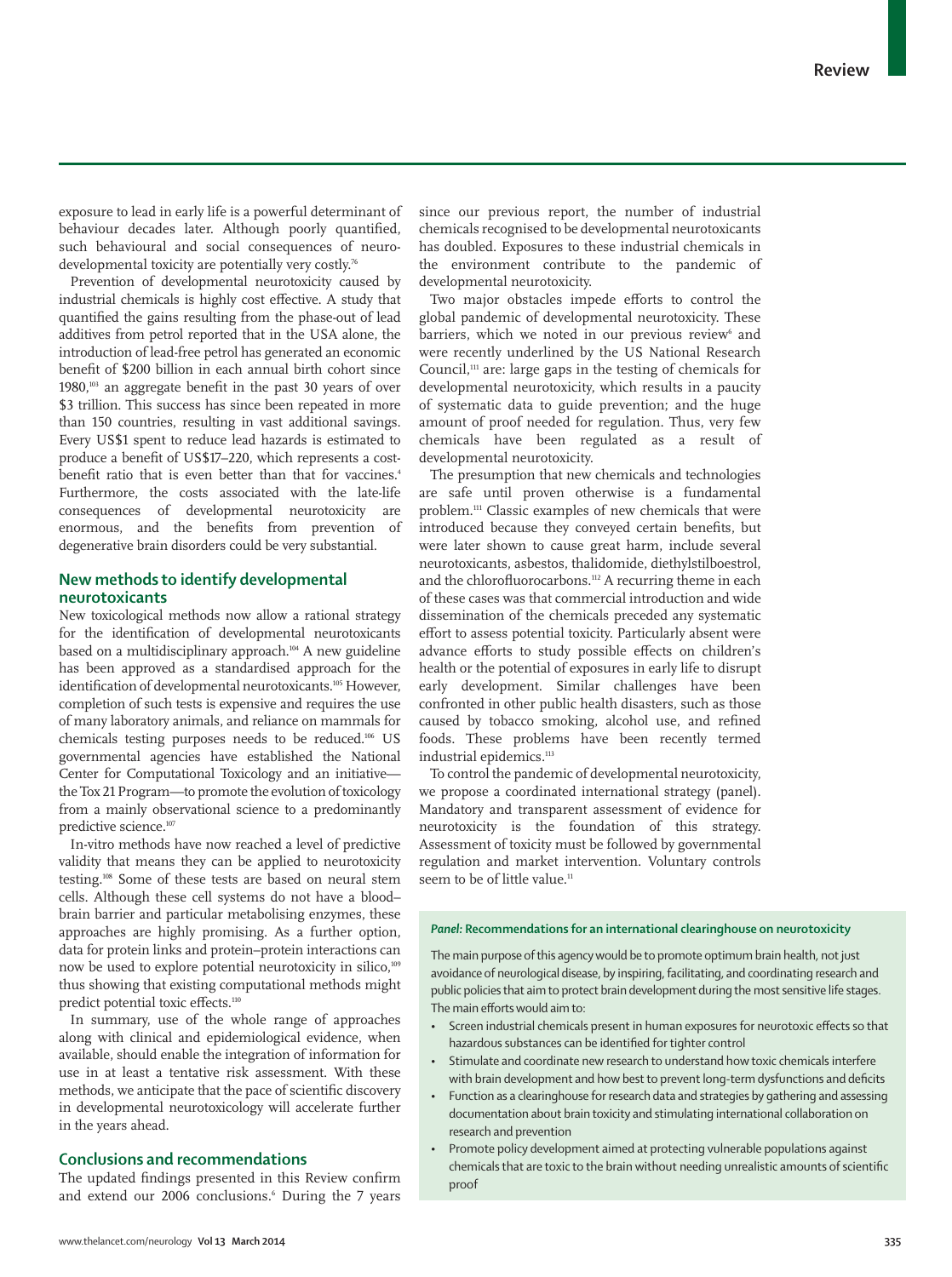The three pillars of our proposed strategy are: legally mandated testing of existing industrial chemicals and pesticides already in commerce, with prioritisation of those with the most widespread use, and incorporation of new assessment technologies; legally mandated premarket evaluation of new chemicals before they enter markets, with use of precautionary approaches for chemical testing that recognise the unique vulnerability of the developing brain; and the formation of a new clearinghouse for neurotoxicity as a parallel to the International Agency for Research on Cancer. This new agency will assess industrial chemicals for developmental neurotoxicity with a precautionary approach that emphasises prevention and does not require absolute proof of toxicity. It will facilitate and coordinate epidemiological and toxicological studies and will lead the urgently needed global programmes for prevention.

These new approaches must reverse the dangerous presumption that new chemicals and technologies are safe until proven otherwise. They must also overcome the existing requirement to produce absolute proof of toxicity before action can be started to protect children against neurotoxic substances. Precautionary interpretation of data about developmental neurotoxicity should take into account the very large individual and societal costs that result from failure to act on available documentation to prevent disease in children.<sup>114</sup> Academic research has often favoured scepticism and required extensive replication before acceptance of a hypothesis,114 thereby adding to the inertia in toxicology and environmental health research and the consequent disregard of many other potential neurotoxicants.115 Additionally, the strength of evidence that is needed to constitute "proof" should be analysed in a societal perspective, so that the implications of ignoring a developmental neurotoxicant and of failing to act on the basis of available data are also taken into account.

Finally, we emphasise that the total number of neurotoxic substances now recognised almost certainly represents an underestimate of the true number of developmental neurotoxicants that have been released into the global environment. Our very great concern is that children

#### **Search strategy and selection criteria**

We identified studies published since 2006 on the neurotoxic effects of industrial chemicals in human beings by using the search terms "neurotoxicity syndromes"[MeSH], "neurotoxic", "neurologic", or "neuro\*", combined with "exposure" and "poisoning" in PubMed, from 2006 to the end of 2012. For developmental neurotoxicity, the search terms were "prenatal exposure delayed effects"[MeSH], "maternal exposure" or "maternal fetal exchange", "developmental disabilities/ chemically induced" and "neurotoxins", all of which were searched for with the limiters "All Child: 0–18 years, Human". We also used references cited in the publications retrieved.

worldwide are being exposed to unrecognised toxic chemicals that are silently eroding intelligence, disrupting behaviours, truncating future achievements, and damaging societies, perhaps most seriously in developing countries. A new framework of action is needed.

# **Contributors**

Both authors did the literature review, wrote and revised the report, and approved the final version.

#### **Conflicts of interest**

PG has provided paid expert testimony about mercury toxicology for the US Department of Justice. PJL has provided paid expert testimony in cases of childhood lead poisoning. We declare that we have no other conflicts of interest.

#### **Acknowledgments**

This work was supported by the National Institutes of Health, National Institute for Environmental Health Sciences (ES09584, ES09797, and ES11687). The funding source had no role in the literature review, interpretation of data, writing of this Review, or in the decision to submit for publication. The contents of this paper are solely the responsibility of the authors and do not represent the official views of the National Institutes of Health. We thank Mary S Wolff (Icahn School of Medicine at Mount Sinai, New York, NY, USA) and Linda S Birnbaum (US National Institute of Environmental Health Sciences, Research Triangle Park, NC, USA) for their critical reading of the report.

#### **References**

- 1 Bloom B, Cohen RA, Freeman G. Summary health statistics for U.S. children: National Health Interview Survey, 2009. *Vital Health Stat* 2010; **10:** 1–82.
- 2 Landrigan PJ, Lambertini L, Birnbaum LS. A research strategy to discover the environmental causes of autism and neurodevelopmental disabilities. *Environ Health Perspect* 2012; **120:** a258–60.
- 3 Bellinger DC. Interpreting epidemiologic studies of developmental neurotoxicity: conceptual and analytic issues. *Neurotoxicol Teratol* 2009; **31:** 267–74.
- 4 Gould E. Childhood lead poisoning: conservative estimates of the social and economic benefits of lead hazard control. *Environ Health Perspect* 2009; **117:** 1162–67.
- National Research Council. Scientific frontiers in developmental toxicology and risk assessment. Washington, DC: National Academies Press, 2000.
- 6 Grandjean P, Landrigan PJ. Developmental neurotoxicity of industrial chemicals. *Lancet* 2006; **368:** 2167–78.
- 7 Grandjean P. Only one chance. How environmental pollution impairs brain development – and how to protect the brains of the next generation. New York: Oxford University Press, 2013.
- Rice D, Barone S Jr. Critical periods of vulnerability for the developing nervous system: evidence from humans and animal models. *Environ Health Perspect* 2000; **108** (suppl 3)**:** 511–33.
- 9 Needleman HL. The removal of lead from gasoline: historical and personal reflections. *Environ Res* 2000; 84: 20-35.
- 10 Grandjean P, Satoh H, Murata K, Eto K. Adverse effects of methylmercury: environmental health research implications. *Environ Health Perspect* 2010; **118:** 1137–45.
- Landrigan PJ, Goldman LR. Children's vulnerability to toxic chemicals: a challenge and opportunity to strengthen health and environmental policy. *Health Aff* 2011; **30:** 842–50.
- 12 Weiss B. Food additives and environmental chemicals as sources of childhood behavior disorders. *J Am Acad Child Psychiatry* 1982; **21:** 144–52.
- 13 Needham LL, Grandjean P, Heinzow B, et al. Partition of environmental chemicals between maternal and fetal blood and tissues. *Environ Sci Technol* 2011; **45:** 1121–26.
- 14 Environmental Working Group. Body burden—the pollution in newborns. Washington, DC: Environmental Working Group, 2005.
- 15 Zheng W, Aschner M, Ghersi-Egea JF. Brain barrier systems: a new frontier in metal neurotoxicological research. *Toxicol Appl Pharmacol* 2003; **192:** 1–11.
- 16 Bose R, Onishchenko N, Edoff K, Janson Lang AM, Ceccatelli S. Inherited effects of low-dose exposure to methylmercury in neural stem cells. *Toxicol Sci* 2012; **130:** 383–90.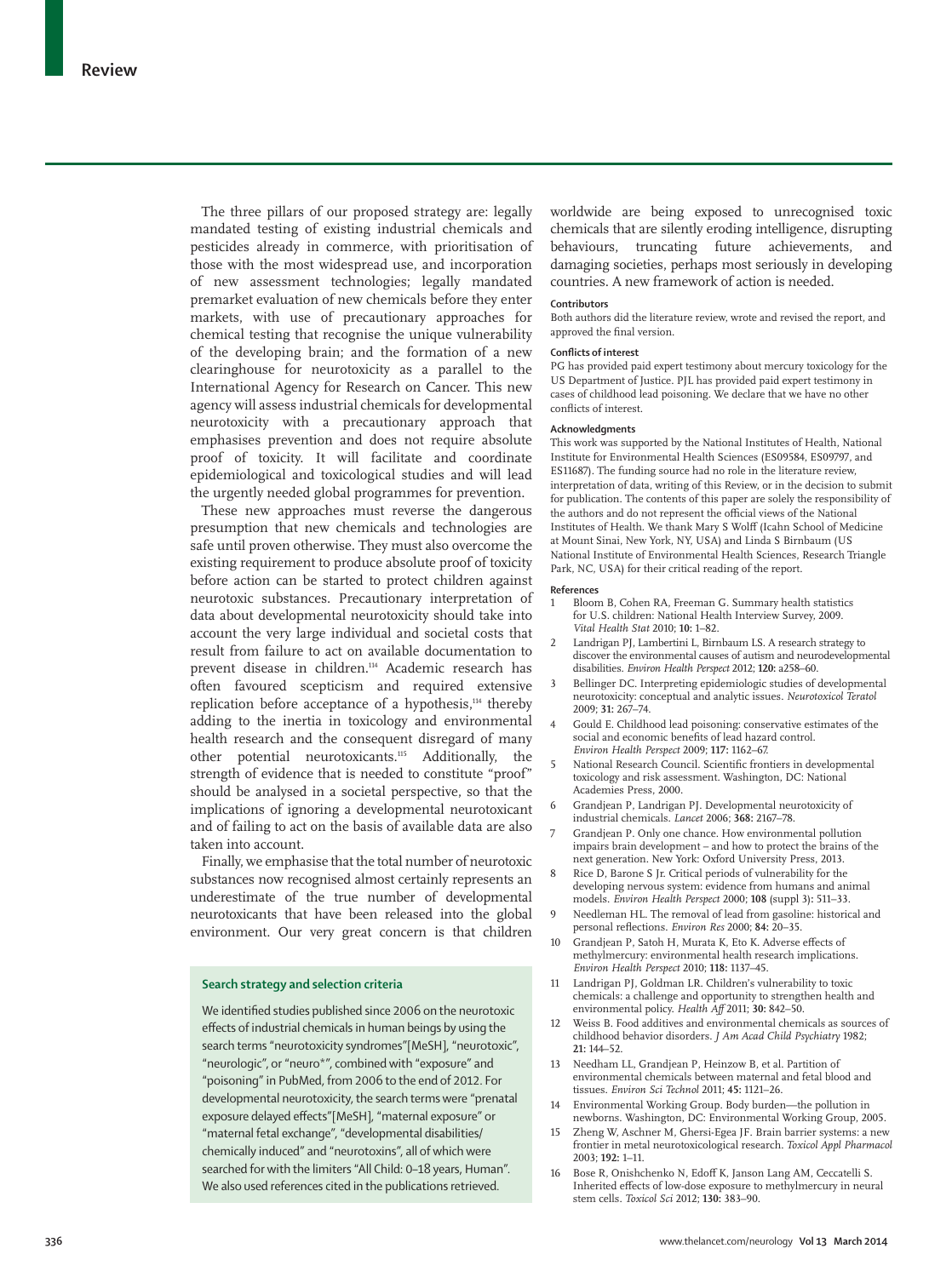- 17 Costa LG. Current issues in organophosphate toxicology. *Clin Chim Acta* 2006; **366:** 1–13.
- 18 Augusti-Tocco G, Biagioni S, Tata AM. Acetylcholine and regulation of gene expression in developing systems. *J Mol Neurosci* 2006; **30:** 45–48.
- Roth TL. Epigenetics of neurobiology and behavior during development and adulthood. *Dev Psychobiol* 2012; **54:** 590–97.
- 20 Lanphear BP, Hornung R, Khoury J, et al. Low-level environmental lead exposure and children's intellectual function: an international pooled analysis. *Environ Health Perspect* 2005; **113:** 894–99.
- 21 Budtz-Jorgensen E, Bellinger D, Lanphear B, Grandjean P. An international pooled analysis for obtaining a benchmark dose for environmental lead exposure in children. *Risk Anal* 2013; **33:** 450–61.
- 22 Grandjean P. Even low-dose lead exposure is hazardous. *Lancet* 2010; **376:** 855–56.
- 23 Mazumdar M, Bellinger DC, Gregas M, Abanilla K, Bacic J, Needleman HL. Low-level environmental lead exposure in childhood and adult intellectual function: a follow-up study. *Environ Health* 2011; **10:** 24.
- 24 Cecil KM, Brubaker CJ, Adler CM, et al. Decreased brain volume in adults with childhood lead exposure. *PLoS Med* 2008; **5:** e112.
- Zhang N, Baker HW, Tufts M, Raymond RE, Salihu H, Elliott MR. Early childhood lead exposure and academic achievement: evidence from Detroit public schools, 2008–2010. *Am J Public Health* 2013; **103:** e72–77.
- Fergusson DM, Boden JM, Horwood LJ. Dentine lead levels in childhood and criminal behaviour in late adolescence and early adulthood. *J Epidemiol Community Health* 2008; **62:** 1045–50.
- 27 Wright JP, Dietrich KN, Ris MD, et al. Association of prenatal and childhood blood lead concentrations with criminal arrests in early adulthood. *PLoS Med* 2008; **5:** e101.
- 28 Oken E, Bellinger DC. Fish consumption, methylmercury and child neurodevelopment. *Curr Opin Pediatr* 2008; **20:** 178–83.
- 29 Debes F, Budtz-Jorgensen E, Weihe P, White RF, Grandjean P. Impact of prenatal methylmercury exposure on neurobehavioral function at age 14 years. *Neurotoxicol Teratol* 2006; **28:** 536–47.
- Julvez J, Smith GD, Golding J, et al. Genetic predisposition to cognitive deficit at age 8 years associated with prenatal methylmercury exposure. *Epidemiology* 2013; **24:** 643–50.
- 31 White RF, Palumbo CL, Yurgelun-Todd DA, et al. Functional MRI approach to developmental methylmercury and polychlorinated biphenyl neurotoxicity. *Neurotoxicology* 2011; **32:** 975–80.
- 32 Budtz-Jorgensen E, Grandjean P, Weihe P. Separation of risks and benefits of seafood intake. *Environ Health Perspect* 2007; 115: 323-27.
- 33 Strain JJ, Davidson PW, Bonham MP, et al. Associations of maternal long-chain polyunsaturated fatty acids, methyl mercury, and infant development in the Seychelles Child Development Nutrition Study. *Neurotoxicology* 2008; **29:** 776–82.
- 34 Wasserman GA, Liu X, Parvez F, et al. Water arsenic exposure and intellectual function in 6-year-old children in Araihazar, Bangladesh. *Environ Health Perspect* 2007; **115:** 285–89.
- 35 Hamadani JD, Tofail F, Nermell B, et al. Critical windows of exposure for arsenic-associated impairment of cognitive function in pre-school girls and boys: a population-based cohort study. *Int J Epidemiol* 2011; **40:** 1593–604.
- 36 Tanaka H, Tsukuma H, Oshima A. Long-term prospective study of 6104 survivors of arsenic poisoning during infancy due to contaminated milk powder in 1955. *J Epidemiol* 2010; **20:** 439–45.
- Engel SM, Wolff MS. Causal inference considerations for endocrine disruptor research in children's health. *Annu Rev Public Health* 2013; **34**: 139–58.
- 38 Mattson SN, Crocker N, Nguyen TT. Fetal alcohol spectrum disorders: neuropsychological and behavioral features. *Neurospychol Rev* 2011; **21:** 81–101.
- Khan K, Wasserman GA, Liu X, et al. Manganese exposure from drinking water and children's academic achievement. *Neurotoxicology* 2012; **33:** 91–97.
- 40 Bouchard M, Laforest F, Vandelac L, Bellinger D, Mergler D. Hair manganese and hyperactive behaviors: pilot study of school-age children exposed through tap water. *Environ Health Perspect* 2007; **115:** 122–27.
- 41 Riojas-Rodriguez H, Solis-Vivanco R, Schilmann A, et al. Intellectual function in Mexican children living in a mining area and environmentally exposed to manganese. *Environ Health Perspect* 2010; **118:** 1465–70.
- 42 Lucchini RG, Guazzetti S, Zoni S, et al. Tremor, olfactory and motor changes in Italian adolescents exposed to historical ferro-manganese emission. *Neurotoxicology* 2012; **33:** 687–96.
- 43 Moreno JA, Yeomans EC, Streifel KM, Brattin BL, Taylor RJ Tjalkens RB. Age-dependent susceptibility to manganese-induced neurological dysfunction. *Toxicol Sci* 2009; **112:** 394–404.
- 44 Choi AL, Sun G, Zhang Y, Grandjean P. Developmental fluoride neurotoxicity: a systematic review and meta-analysis. *Environ Health Perspect* 2012; **120:** 1362–68.
- Julvez J, Grandjean P. Neurodevelopmental toxicity risks due to occupational exposure to industrial chemicals during pregnancy. *Ind Health* 2009; **47:** 459–68.
- 46 Pele F, Muckle G, Costet N, et al. Occupational solvent exposure during pregnancy and child behaviour at age 2. *Occup Environ Med* 2013; **70:** 114–19.
- Janulewicz PA, White RF, Martin BM, et al. Adult neuropsychological performance following prenatal and early postnatal exposure to tetrachloroethylene (PCE)-contaminated drinking water. *Neurotoxicol Teratol* 2012; **34:** 350–59.
- 48 Kofman O, Berger A, Massarwa A, Friedman A, Jaffar AA, Motor inhibition and learning impairments in school-aged children following exposure to organophosphate pesticides in infancy. *Pediatr Res* 2006; **60:** 88–92.
- London L, Beseler C, Bouchard MF, et al. Neurobehavioral and neurodevelopmental effects of pesticide exposures. *Neurotoxicology* 2012; **33:** 887–96.
- 50 Torres-Sanchez L, Schnaas L, Rothenberg SJ, et al. Prenatal p,p'-DDE exposure and neurodevelopment among children 3.5–5 years of age. *Environ Health Perspect* 2013; **121:** 263–68.
- 51 Boucher O, Simard MN, Muckle G, et al. Exposure to an organochlorine pesticide (chlordecone) and development of 18-month-old infants. *Neurotoxicology* 2013; **35:** 162–68.
- Rauh V, Arunajadai S, Horton M, et al. 7-year neurodevelopmental scores and prenatal exposure to chlorpyrifos, a common agricultural pesticide. *Environ Health Perspect* 2011; **119:** 1196–201.
- 53 Bouchard MF, Chevrier J, Harley KG, et al. Prenatal exposure to organophosphate pesticides and IQ in 7-year old children. *Environ Health Perspect* 2011; **119:** 1189–95.
- Engel SM, Wetmur J, Chen J, et al. Prenatal exposure to organophosphates, paraoxonase 1, and cognitive development in childhood. *Environ Health Perspect* 2011; **119:** 1182–88.
- 55 Rauh VA, Perera FP, Horton MK, et al. Brain anomalies in children exposed prenatally to a common organophosphate pesticide. *Proc Natl Acad Sci USA* 2012; **109:** 7871–76.
- 56 Bjorling-Poulsen M, Andersen HR, Grandjean P. Potential developmental neurotoxicity of pesticides used in Europe. *Environ Health* 2008; **7:** 50.
- 57 Ostrea EM Jr, Reyes A, Villanueva-Uy E, et al. Fetal exposure to propoxur and abnormal child neurodevelopment at 2 years of age. *Neurotoxicology* 2012; **33:** 669–75.
- 58 Horton MK, Rundle A, Camann DE, Boyd Barr D, Rauh VA, Whyatt RM. Impact of prenatal exposure to piperonyl butoxide and permethrin on 36-month neurodevelopment. *Pediatrics* 2011; **127:** e699–706.
- 59 Dingemans MM, van den Berg M, Westerink RH. Neurotoxicity of brominated flame retardants: (in)direct effects of parent and hydroxylated polybrominated diphenyl ethers on the (developing) nervous system. *Environ Health Perspect* 2011; **119:** 900–07.
- 60 Roze E, Meijer L, Bakker A, Van Braeckel KN, Sauer PJ, Bos AF. Prenatal exposure to organohalogens, including brominated flame retardants, influences motor, cognitive, and behavioral performance at school age. *Environ Health Perspect* 2009; **117:** 1953–58.
- 61 Herbstman JB, Sjodin A, Kurzon M, et al. Prenatal exposure to PBDEs and neurodevelopment. *Environ Health Perspect* 2010; **118:** 712–19.
- 62 Eskenazi B, Chevrier J, Rauch SA, et al. In utero and childhood polybrominated diphenyl ether (PBDE) exposures and neurodevelopment in the CHAMACOS study. *Environ Health Perspect* 2013; **121:** 257–62.
- 63 Grandjean P, Budtz-Jorgensen E. An ignored risk factor in toxicology: the total imprecision of exposure assessment. *Pure Appl Chem* 2010; **82:** 383–91.